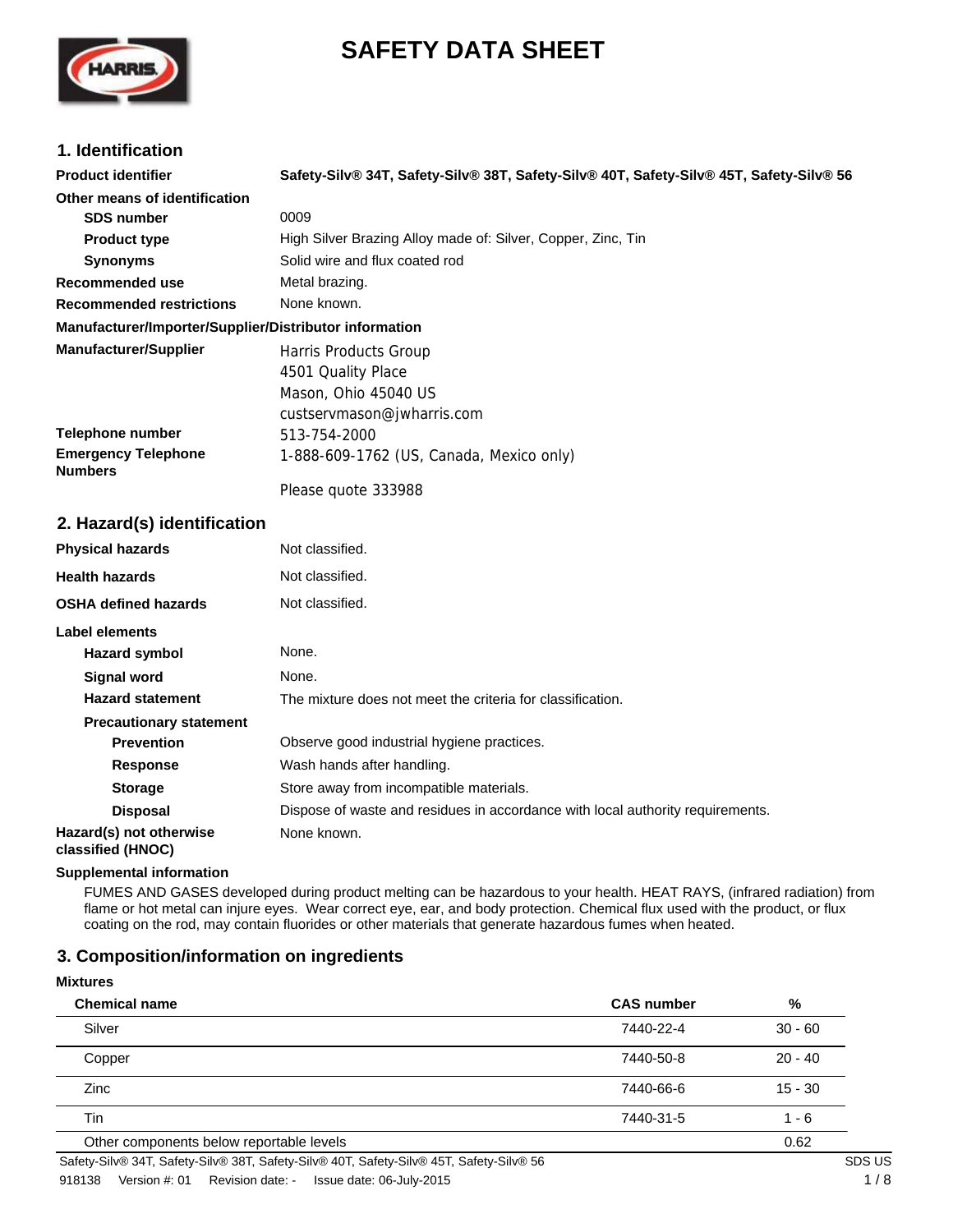**Flux**

| <b>FIUX</b><br><b>Chemical name</b>                                          |                                                                                                                                                                                                                                                                                                                                                                                                                                                                                                                                                          | <b>CAS number</b> | %              |  |
|------------------------------------------------------------------------------|----------------------------------------------------------------------------------------------------------------------------------------------------------------------------------------------------------------------------------------------------------------------------------------------------------------------------------------------------------------------------------------------------------------------------------------------------------------------------------------------------------------------------------------------------------|-------------------|----------------|--|
| Potassium tetraborate tetrahydrate                                           |                                                                                                                                                                                                                                                                                                                                                                                                                                                                                                                                                          | 12045-78-2        | $0 - 40$       |  |
| Potassium fluoroborate                                                       |                                                                                                                                                                                                                                                                                                                                                                                                                                                                                                                                                          | 14075-53-7        | $30 - 60$      |  |
| Boric acid                                                                   |                                                                                                                                                                                                                                                                                                                                                                                                                                                                                                                                                          | 10043-35-3        | $10 - 35$      |  |
| Methacrylate polymer                                                         |                                                                                                                                                                                                                                                                                                                                                                                                                                                                                                                                                          | Proprietary       | $1 - 5$        |  |
| Water                                                                        |                                                                                                                                                                                                                                                                                                                                                                                                                                                                                                                                                          | 7732-18-5         | <b>Balance</b> |  |
| <b>Composition comments</b>                                                  | Rods may be coated with flux containing Boric acid (CAS 10043-35-3) and Potassium fluoborate<br>(CAS 14075-53-7). It can be reasonably assumed that on coated rods each of the flux constituents<br>may comprise up to 30% by mass of the total mass.                                                                                                                                                                                                                                                                                                    |                   |                |  |
|                                                                              | All concentrations are in percent by weight unless ingredient is a gas. Gas concentrations are in<br>percent by volume.                                                                                                                                                                                                                                                                                                                                                                                                                                  |                   |                |  |
| 4. First-aid measures                                                        |                                                                                                                                                                                                                                                                                                                                                                                                                                                                                                                                                          |                   |                |  |
| <b>Inhalation</b>                                                            | Remove person from contaminated area to fresh air. Apply artificial respiration if needed. Call a<br>physician if symptoms develop or persist.                                                                                                                                                                                                                                                                                                                                                                                                           |                   |                |  |
| <b>Skin contact</b>                                                          | Remove contaminated clothes and rinse skin thoroughly with water for at least 15 minutes. Get<br>medical attention if irritation develops and persists.                                                                                                                                                                                                                                                                                                                                                                                                  |                   |                |  |
| Eye contact                                                                  | Rinse immediately with plenty of water for at least 15 minutes. Remove any contact lenses. Get<br>medical attention if irritation develops or persists.                                                                                                                                                                                                                                                                                                                                                                                                  |                   |                |  |
| Ingestion                                                                    | Do NOT induce vomiting. Immediately rinse mouth and drink a cupful of water. Never give anything<br>by mouth to an unconscious person. Get medical attention immediately.                                                                                                                                                                                                                                                                                                                                                                                |                   |                |  |
| <b>Most important</b><br>symptoms/effects, acute and<br>delayed              | Symptoms of overexposure may be headache, dizziness, tiredness, nausea and vomiting. Contact<br>may cause irritation and redness. Dust may irritate respiratory system. Typical metal fume fever<br>begins four to twelve hours after sufficient exposure to freshly formed fumes. The first symptoms<br>are a metallic taste, dryness and irritation of the throat. Cough and shortness of breath may occur<br>along with headache, fatigue, nausea, vomiting, muscle and joint pain, fever and chills. The<br>syndrome runs its course in 24-48 hours. |                   |                |  |
| Indication of immediate<br>medical attention and special<br>treatment needed | Treat symptomatically. Symptoms may be delayed.                                                                                                                                                                                                                                                                                                                                                                                                                                                                                                          |                   |                |  |
| <b>General information</b>                                                   | Show this safety data sheet to the doctor in attendance.                                                                                                                                                                                                                                                                                                                                                                                                                                                                                                 |                   |                |  |
| 5. Fire-fighting measures                                                    |                                                                                                                                                                                                                                                                                                                                                                                                                                                                                                                                                          |                   |                |  |
| Suitable extinguishing media                                                 | Powder. Dry sand. Extinguish with foam, carbon dioxide or dry powder.                                                                                                                                                                                                                                                                                                                                                                                                                                                                                    |                   |                |  |
| <b>Unsuitable extinguishing</b><br>media                                     | Water. Do not use water jet as an extinguisher, as this will spread the fire. Do not use water or<br>halogenated extinguishing media.                                                                                                                                                                                                                                                                                                                                                                                                                    |                   |                |  |
| Specific hazards arising from<br>the chemical                                | Fire or high temperatures create: Metal oxides.                                                                                                                                                                                                                                                                                                                                                                                                                                                                                                          |                   |                |  |
| Special protective equipment<br>and precautions for firefighters             | Self-contained breathing apparatus and full protective clothing must be worn in case of fire.                                                                                                                                                                                                                                                                                                                                                                                                                                                            |                   |                |  |
| <b>Fire fighting</b><br>equipment/instructions                               | Move containers from fire area if you can do it without risk. Self-contained breathing apparatus and<br>full protective clothing must be worn in case of fire.                                                                                                                                                                                                                                                                                                                                                                                           |                   |                |  |
| <b>Specific methods</b>                                                      | Use standard firefighting procedures and consider the hazards of other involved materials.                                                                                                                                                                                                                                                                                                                                                                                                                                                               |                   |                |  |
| <b>General fire hazards</b>                                                  | No unusual fire or explosion hazards noted.                                                                                                                                                                                                                                                                                                                                                                                                                                                                                                              |                   |                |  |
| 6. Accidental release measures                                               |                                                                                                                                                                                                                                                                                                                                                                                                                                                                                                                                                          |                   |                |  |
| Personal precautions,<br>protective equipment and<br>emergency procedures    | There is no spilled material. Product has metal rods or wire form.                                                                                                                                                                                                                                                                                                                                                                                                                                                                                       |                   |                |  |
| <b>Methods and materials for</b><br>containment and cleaning up              | For waste disposal, see Section 13 of the SDS.                                                                                                                                                                                                                                                                                                                                                                                                                                                                                                           |                   |                |  |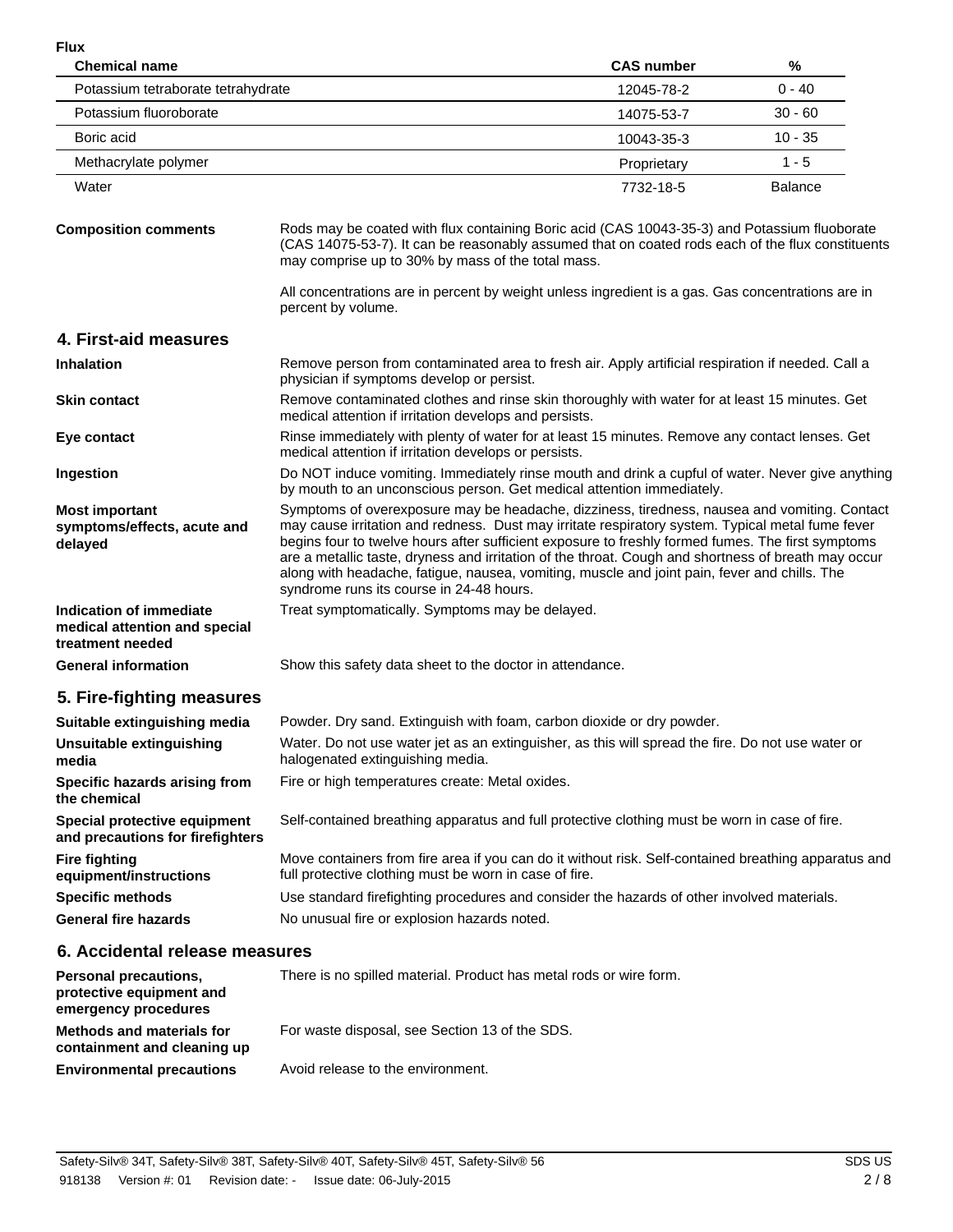# **7. Handling and storage**

**Precautions for safe handling**

Keep formation of airborne dusts to a minimum. Avoid contact with skin and eyes. Avoid prolonged exposure. Do not get this material on clothing. Wash thoroughly after handling. Avoid release to the environment. Avoid inhalation of dust and fumes. Use process enclosures, local exhaust ventilation, or other engineering controls to control sources of dust and fumes. Wear appropriate personal protective equipment (See Section 8). Do not eat, drink or smoke when using the product.

**Conditions for safe storage, including any incompatibilities**

Keep away from food, drink and animal feedingstuffs. Store away from incompatible materials (see Section 10 of the SDS). Store in tightly closed original container in a dry, cool and well-ventilated place.

# **8. Exposure controls/personal protection**

### **Occupational exposure limits**

**US. OSHA Table Z-1 Limits for Air Contaminants (29 CFR 1910.1000)**

| <b>Components</b>                           | <b>Type</b> | Value                | Form                 |
|---------------------------------------------|-------------|----------------------|----------------------|
| Copper (CAS 7440-50-8)                      | PEL         | 1 mg/m $3$           | Dust and mist.       |
|                                             |             | $0.1$ mg/m $3$       | Fume.                |
| Silver (CAS 7440-22-4)                      | PEL         | 0.01 mg/m3           |                      |
| Tin (CAS 7440-31-5)                         | <b>PEL</b>  | $2$ mg/m $3$         |                      |
| Decomposition                               | <b>Type</b> | Value                | <b>Form</b>          |
| Zinc oxide (CAS 1314-13-2)                  | <b>PEL</b>  | $5$ mg/m $3$         | Fume.                |
|                                             |             | $5$ mg/m $3$         | Respirable fraction. |
|                                             |             | 15 mg/m3             | Total dust.          |
| <b>Flux</b>                                 | <b>Type</b> | Value                |                      |
| Fluorides (CAS 16984-48-8)                  | PEL         | $2.5 \text{ mg/m}$ 3 |                      |
| US. OSHA Table Z-2 (29 CFR 1910.1000)       |             |                      |                      |
| <b>Flux</b>                                 | <b>Type</b> | <b>Value</b>         | Form                 |
| Fluorides (CAS 16984-48-8)                  | <b>TWA</b>  | $2.5$ mg/m $3$       | Dust.                |
| <b>ACGIH</b>                                |             |                      |                      |
| <b>Components</b>                           | <b>Type</b> | Value                | Form                 |
| Copper (CAS 7440-50-8)                      | <b>TWA</b>  | 1 mg/m $3$           | Dust and mist.       |
|                                             |             | $0.2$ mg/m $3$       | Fume.                |
| <b>US. ACGIH Threshold Limit Values</b>     |             |                      |                      |
| <b>Components</b>                           | <b>Type</b> | <b>Value</b>         | Form                 |
| Silver (CAS 7440-22-4)                      | <b>TWA</b>  | $0.1$ mg/m $3$       | Dust and fume.       |
| Tin (CAS 7440-31-5)                         | <b>TWA</b>  | $2$ mg/m $3$         |                      |
| Decomposition                               | <b>Type</b> | <b>Value</b>         | Form                 |
| Zinc oxide (CAS 1314-13-2)                  | <b>STEL</b> | 10 mg/m3             | Respirable fraction. |
|                                             | <b>TWA</b>  | $2$ mg/m $3$         | Respirable fraction. |
| <b>Flux</b>                                 | <b>Type</b> | Value                | Form                 |
| Boric acid (CAS<br>10043-35-3)              | <b>STEL</b> | $6$ mg/m $3$         | Inhalable fraction.  |
|                                             | <b>TWA</b>  | $2$ mg/m $3$         | Inhalable fraction.  |
| Fluorides (CAS 16984-48-8)                  | <b>TWA</b>  | 2.5 mg/m3            |                      |
| US. NIOSH: Pocket Guide to Chemical Hazards |             |                      |                      |
| <b>Components</b>                           | <b>Type</b> | Value                | Form                 |
| Copper (CAS 7440-50-8)                      | <b>TWA</b>  | 1 $mg/m3$            | Dust and mist.       |
| Silver (CAS 7440-22-4)                      | <b>TWA</b>  | 0.01 mg/m3           | Dust.                |
| Tin (CAS 7440-31-5)                         | <b>TWA</b>  | $2$ mg/m $3$         |                      |
| <b>Decomposition</b>                        | <b>Type</b> | Value                | Form                 |
| Zinc oxide (CAS 1314-13-2)                  | Ceiling     | 15 mg/m3             | Dust.                |
|                                             | <b>STEL</b> | 10 mg/m3             | Fume.                |
|                                             | <b>TWA</b>  | $5$ mg/m $3$         | Fume.                |
|                                             |             | $5$ mg/m $3$         | Dust.                |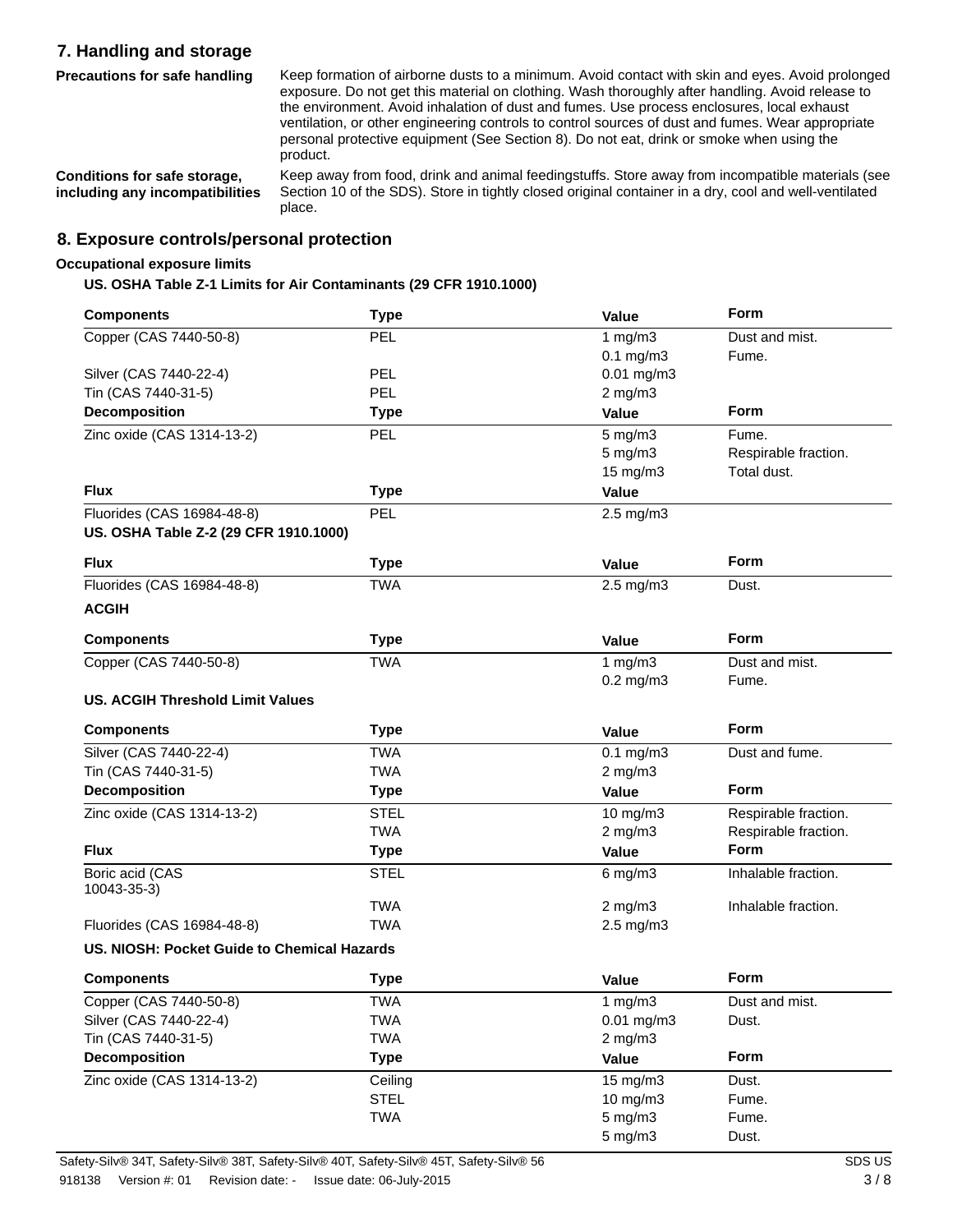### **US. NIOSH: Pocket Guide to Chemical Hazards**

| <b>Flux</b>                                                           | <b>Type</b>                                                                                                                                                                                                              |                    |                 | <b>Value</b>                                                                                                                                                                                                                                                                                                                                                                               |                                                                                                                                                                                                         |
|-----------------------------------------------------------------------|--------------------------------------------------------------------------------------------------------------------------------------------------------------------------------------------------------------------------|--------------------|-----------------|--------------------------------------------------------------------------------------------------------------------------------------------------------------------------------------------------------------------------------------------------------------------------------------------------------------------------------------------------------------------------------------------|---------------------------------------------------------------------------------------------------------------------------------------------------------------------------------------------------------|
| Fluorides (CAS 16984-48-8)                                            | <b>TWA</b>                                                                                                                                                                                                               |                    |                 | $2.5 \text{ mg/m}$ 3                                                                                                                                                                                                                                                                                                                                                                       |                                                                                                                                                                                                         |
| <b>Biological limit values</b>                                        |                                                                                                                                                                                                                          |                    |                 |                                                                                                                                                                                                                                                                                                                                                                                            |                                                                                                                                                                                                         |
| <b>ACGIH Biological Exposure Indices</b>                              |                                                                                                                                                                                                                          |                    |                 |                                                                                                                                                                                                                                                                                                                                                                                            |                                                                                                                                                                                                         |
| <b>Flux</b>                                                           | <b>Value</b>                                                                                                                                                                                                             | <b>Determinant</b> | <b>Specimen</b> | <b>Sampling Time</b>                                                                                                                                                                                                                                                                                                                                                                       |                                                                                                                                                                                                         |
| Fluorides (CAS 16984-48-8)3 mg/l                                      |                                                                                                                                                                                                                          | Fluoride           | Urine           |                                                                                                                                                                                                                                                                                                                                                                                            |                                                                                                                                                                                                         |
|                                                                       | $2$ mg/l                                                                                                                                                                                                                 | Fluoride           | Urine           |                                                                                                                                                                                                                                                                                                                                                                                            |                                                                                                                                                                                                         |
| * - For sampling details, please see the source document.             |                                                                                                                                                                                                                          |                    |                 |                                                                                                                                                                                                                                                                                                                                                                                            |                                                                                                                                                                                                         |
| <b>Exposure guidelines</b>                                            | No exposure standards allocated.                                                                                                                                                                                         |                    |                 |                                                                                                                                                                                                                                                                                                                                                                                            |                                                                                                                                                                                                         |
| Appropriate engineering<br>controls                                   | recommended.                                                                                                                                                                                                             |                    |                 | local exhaust ventilation, or other engineering controls to maintain airborne levels below<br>recommended exposure limits. If exposure limits have not been established, maintain airborne<br>levels to an acceptable level. Observe occupational exposure limits and minimize the risk of<br>inhalation of dust and fumes. Shower, hand and eye washing facilities near the workplace are | Provide adequate ventilation. Good general ventilation (typically 10 air changes per hour) should<br>be used. Ventilation rates should be matched to conditions. If applicable, use process enclosures, |
| Individual protection measures, such as personal protective equipment |                                                                                                                                                                                                                          |                    |                 |                                                                                                                                                                                                                                                                                                                                                                                            |                                                                                                                                                                                                         |
| <b>Eye/face protection</b>                                            |                                                                                                                                                                                                                          |                    |                 | with brazing, it is recommended that safety glasses, goggles, or face-shield with filter lens of<br>appropriate shade number (per ANSI Z49.1-1988, "Safety in Welding and Cutting") be worn.                                                                                                                                                                                               | Wear safety glasses with side shields (or goggles). When these products are used in conjunction                                                                                                         |
| <b>Skin protection</b>                                                |                                                                                                                                                                                                                          |                    |                 |                                                                                                                                                                                                                                                                                                                                                                                            |                                                                                                                                                                                                         |
| <b>Hand protection</b>                                                | supplier. Wear protective gloves (i.e. latex, nitrile, neoprene).                                                                                                                                                        |                    |                 | Wear appropriate chemical resistant gloves. Suitable gloves can be recommended by the glove                                                                                                                                                                                                                                                                                                |                                                                                                                                                                                                         |
| Other                                                                 | Protective clothing is recommended. When these products are used in conjunction with brazing,<br>wear protective clothing that protects from sparks and flame (per ANSI Z49.1-1988, "Safety in<br>Welding and Cutting"). |                    |                 |                                                                                                                                                                                                                                                                                                                                                                                            |                                                                                                                                                                                                         |
| <b>Respiratory protection</b>                                         |                                                                                                                                                                                                                          |                    |                 | Use a NIOSH/MSHA approved respirator if there is a risk of exposure to dust/fume at levels<br>to keep exposures below the TLV. In a confined space a supplied respirator may be required.<br>Selection and use of respiratory protective equipment should be in accordance with OSHA<br>inadequate ventilation or risk of inhalation of dust or fumes, use suitable respiratory equipment. | exceeding the exposure limits. Use a respirator when local exhaust or ventilation is not adequate<br>General Industry Standard 29 CFR 1910.134; or in Canada with CSA Standard Z94.4. In case of        |
| <b>Thermal hazards</b>                                                | Wear appropriate thermal protective clothing, when necessary.                                                                                                                                                            |                    |                 |                                                                                                                                                                                                                                                                                                                                                                                            |                                                                                                                                                                                                         |
| <b>General hygiene</b><br>considerations                              | equipment to remove contaminants.                                                                                                                                                                                        |                    |                 | Always observe good personal hygiene measures, such as washing after handling the material<br>and before eating, drinking, and/or smoking. Routinely wash work clothing and protective                                                                                                                                                                                                     |                                                                                                                                                                                                         |

# **9. Physical and chemical properties**

| Appearance                                   | Wire and rods.  |  |  |
|----------------------------------------------|-----------------|--|--|
| <b>Physical state</b>                        | Solid.          |  |  |
| Form                                         | Solid.          |  |  |
| Color                                        | Not available.  |  |  |
| Odor                                         | Odorless.       |  |  |
| Odor threshold                               | Not available.  |  |  |
| рH                                           | Not applicable. |  |  |
| Melting point/freezing point                 | Not applicable. |  |  |
| Initial boiling point and boiling<br>range   | Not available.  |  |  |
| <b>Flash point</b>                           | Not available.  |  |  |
| <b>Evaporation rate</b>                      | Not available.  |  |  |
| Flammability (solid, gas)                    | Not available.  |  |  |
| Upper/lower flammability or explosive limits |                 |  |  |
| <b>Flammability limit - lower</b><br>(%)     | Not available.  |  |  |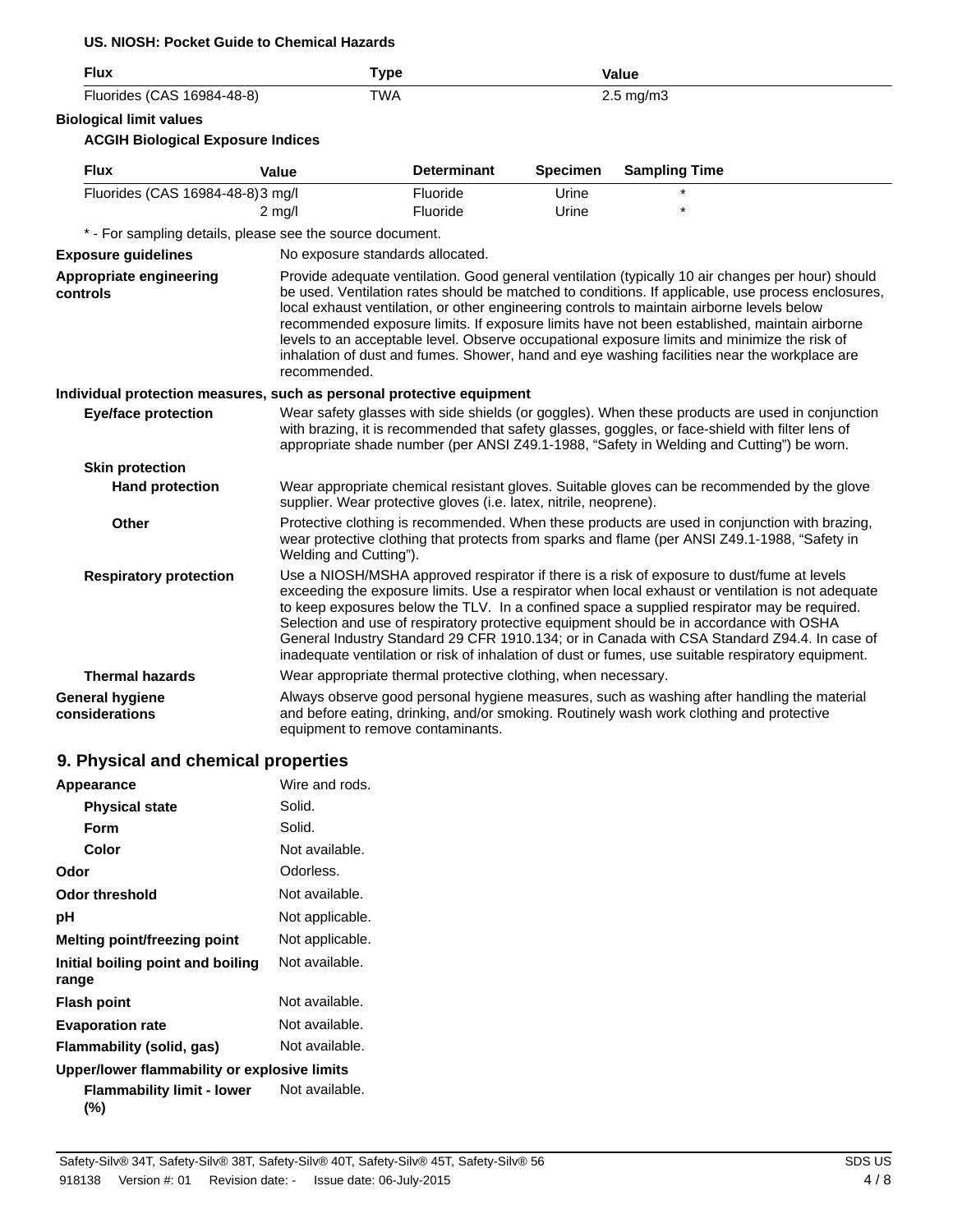| <b>Flammability limit - upper</b><br>$(\%)$       | Not available.  |
|---------------------------------------------------|-----------------|
| Vapor pressure                                    | Not applicable. |
| Vapor density                                     | Not applicable. |
| <b>Relative density</b>                           | Not available.  |
| Solubility(ies)                                   |                 |
| Solubility (water)                                | Insoluble.      |
| <b>Partition coefficient</b><br>(n-octanol/water) | Not available.  |
| <b>Auto-ignition temperature</b>                  | Not available.  |
| <b>Decomposition temperature</b>                  | Not available.  |
| <b>Viscosity</b>                                  | Not available.  |
| <b>Other information</b>                          |                 |
| <b>Explosive properties</b>                       | Not explosive.  |
| <b>Oxidizing properties</b>                       | Not oxidizing.  |
| 10. Stability and reactivity                      |                 |

| <b>Reactivity</b>                            | The product is stable and non-reactive under normal conditions of use, storage and transport.                                                                                                                                                                                                                                                                             |
|----------------------------------------------|---------------------------------------------------------------------------------------------------------------------------------------------------------------------------------------------------------------------------------------------------------------------------------------------------------------------------------------------------------------------------|
| <b>Chemical stability</b>                    | Material is stable under normal conditions.                                                                                                                                                                                                                                                                                                                               |
| <b>Possibility of hazardous</b><br>reactions | Hazardous polymerization does not occur.                                                                                                                                                                                                                                                                                                                                  |
| <b>Conditions to avoid</b>                   | Contact with incompatible materials.                                                                                                                                                                                                                                                                                                                                      |
| Incompatible materials                       | Strong oxidizing agents. Strong acids. Strong bases. Acetylene. Ammonia. Hydrogen peroxide<br>(H2O2). Chlorine. Bromine, iodine, turpentine, magnesium metal. Hydrogen sulfide. Ammonium<br>nitrate.                                                                                                                                                                      |
| <b>Hazardous decomposition</b><br>products   | Toxic metal oxides are emitted when heated above the melting point. Products containing flux may<br>also release boric anhydride, fluoride compounds and hydrogen fluorides. Methacrylate polymer<br>decomposes when heated and will release flammable vapors which irritate eyes and the<br>respiratory system. They comprise mainly n-butyl methacrylate (CAS 97-88-1). |

# **11. Toxicological information**

# **Information on likely routes of exposure**

| <b>Inhalation</b>                                                                  | May cause respiratory tract irritation. Lung damage and possible pulmonary edema can result<br>from dust exposure. Inhalation of fumes may cause a flu-like illness called metal fume fever.                                                                                                                                                                                                                                                                                                                                                             |                                                                                                                                                                                                                                                                                                                                                                                     |  |
|------------------------------------------------------------------------------------|----------------------------------------------------------------------------------------------------------------------------------------------------------------------------------------------------------------------------------------------------------------------------------------------------------------------------------------------------------------------------------------------------------------------------------------------------------------------------------------------------------------------------------------------------------|-------------------------------------------------------------------------------------------------------------------------------------------------------------------------------------------------------------------------------------------------------------------------------------------------------------------------------------------------------------------------------------|--|
| <b>Skin contact</b>                                                                | thermal burns.                                                                                                                                                                                                                                                                                                                                                                                                                                                                                                                                           | Dust may irritate skin. May cause allergic skin reaction. Exposure to hot material may cause                                                                                                                                                                                                                                                                                        |  |
| Eye contact                                                                        | material may cause thermal burns.                                                                                                                                                                                                                                                                                                                                                                                                                                                                                                                        | Fumes from heated material may cause eye irritation. Dust may irritate the eyes. Exposure to hot                                                                                                                                                                                                                                                                                    |  |
| Ingestion                                                                          |                                                                                                                                                                                                                                                                                                                                                                                                                                                                                                                                                          | Not a likely route of exposure as the product is a solid metal wire or rod.                                                                                                                                                                                                                                                                                                         |  |
| Symptoms related to the<br>physical, chemical and<br>toxicological characteristics | Contact may cause irritation and redness. Dust may irritate respiratory system. Symptoms of<br>overexposure may be headache, dizziness, tiredness, nausea and vomiting. Typical metal fume<br>fever begins four to twelve hours after sufficient exposure to freshly formed fumes. The first<br>symptoms are a metallic taste, dryness and irritation of the throat. Cough and shortness of breath<br>may occur along with headache, fatigue, nausea, vomiting, muscle and joint pain, fever and chills.<br>The syndrome runs its course in 24-48 hours. |                                                                                                                                                                                                                                                                                                                                                                                     |  |
| Information on toxicological effects                                               |                                                                                                                                                                                                                                                                                                                                                                                                                                                                                                                                                          |                                                                                                                                                                                                                                                                                                                                                                                     |  |
| <b>Acute toxicity</b>                                                              | death.                                                                                                                                                                                                                                                                                                                                                                                                                                                                                                                                                   | When heated, the vapors/fumes given off may cause respiratory tract irritation. High<br>concentrations of freshly formed fumes/dusts of metal oxides can produce symptoms of metal<br>fume fever. Exposure to extremely high levels of fluorides can cause abdominal pain, diarrhea,<br>muscular weakness, and convulsions. In extreme cases it can cause loss of consciousness and |  |
| <b>Toxicological data</b>                                                          |                                                                                                                                                                                                                                                                                                                                                                                                                                                                                                                                                          |                                                                                                                                                                                                                                                                                                                                                                                     |  |
| <b>Flux</b>                                                                        | <b>Species</b>                                                                                                                                                                                                                                                                                                                                                                                                                                                                                                                                           | <b>Test Results</b>                                                                                                                                                                                                                                                                                                                                                                 |  |
| Boric acid (CAS 10043-35-3)                                                        |                                                                                                                                                                                                                                                                                                                                                                                                                                                                                                                                                          |                                                                                                                                                                                                                                                                                                                                                                                     |  |
| Acute                                                                              |                                                                                                                                                                                                                                                                                                                                                                                                                                                                                                                                                          |                                                                                                                                                                                                                                                                                                                                                                                     |  |
| Dermal                                                                             |                                                                                                                                                                                                                                                                                                                                                                                                                                                                                                                                                          |                                                                                                                                                                                                                                                                                                                                                                                     |  |
| LD50                                                                               | Rabbit                                                                                                                                                                                                                                                                                                                                                                                                                                                                                                                                                   | > 2000 mg/kg                                                                                                                                                                                                                                                                                                                                                                        |  |
|                                                                                    |                                                                                                                                                                                                                                                                                                                                                                                                                                                                                                                                                          |                                                                                                                                                                                                                                                                                                                                                                                     |  |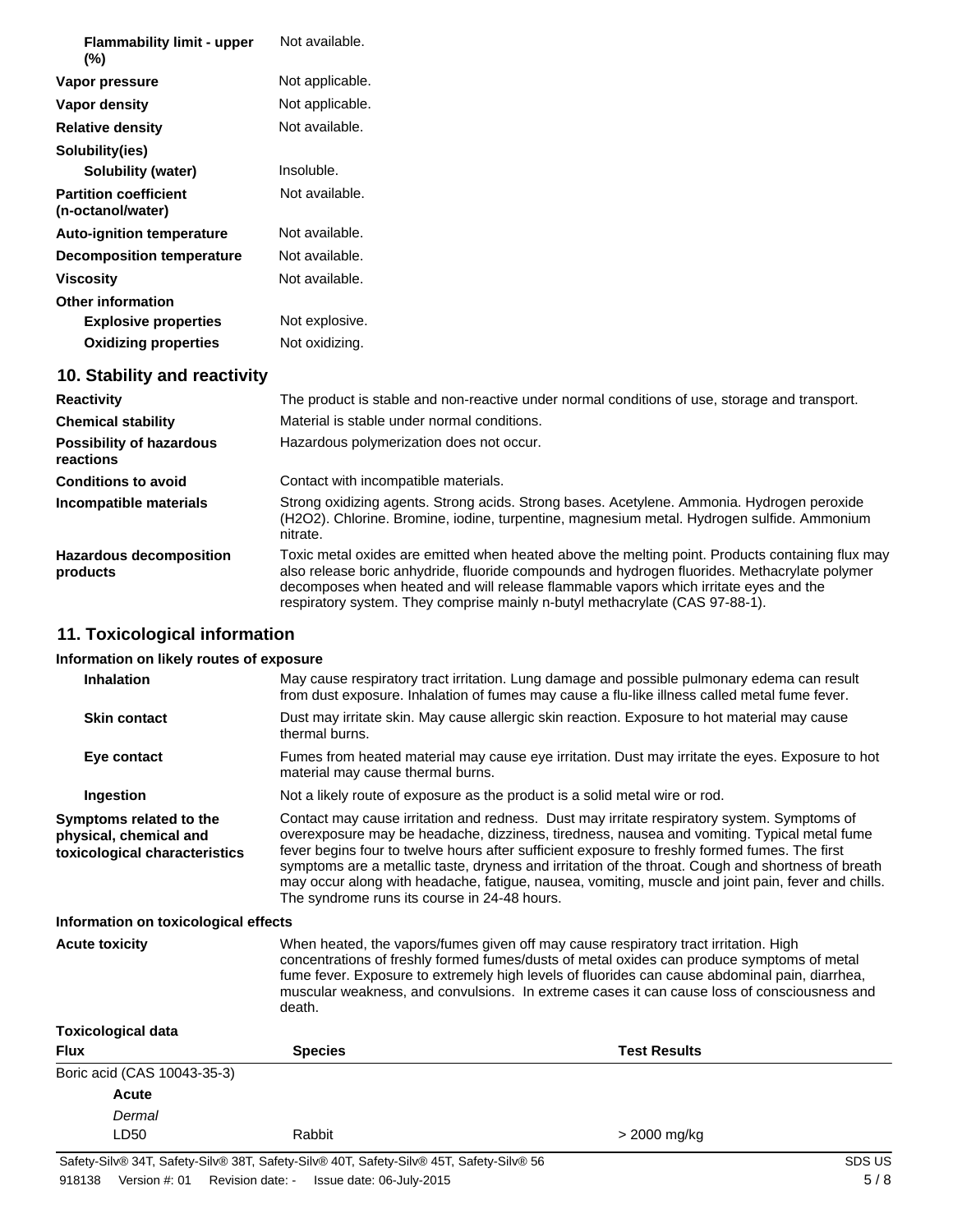| <b>Flux</b>                                           | <b>Species</b>                                                 | <b>Test Results</b>                                                                                                                                                                                                                                                                                                                                                                  |
|-------------------------------------------------------|----------------------------------------------------------------|--------------------------------------------------------------------------------------------------------------------------------------------------------------------------------------------------------------------------------------------------------------------------------------------------------------------------------------------------------------------------------------|
| Oral                                                  |                                                                |                                                                                                                                                                                                                                                                                                                                                                                      |
| LD50                                                  | Rat                                                            | 2660 mg/kg                                                                                                                                                                                                                                                                                                                                                                           |
| <b>Skin corrosion/irritation</b>                      | Dust may irritate skin.                                        |                                                                                                                                                                                                                                                                                                                                                                                      |
| Serious eye damage/eye<br><i>irritation</i>           | Dust may irritate the eyes.                                    |                                                                                                                                                                                                                                                                                                                                                                                      |
| Respiratory or skin sensitization                     |                                                                |                                                                                                                                                                                                                                                                                                                                                                                      |
| <b>Respiratory sensitization</b>                      | Not a respiratory sensitizer.                                  |                                                                                                                                                                                                                                                                                                                                                                                      |
| <b>Skin sensitization</b>                             | This product is not expected to cause skin sensitization.      |                                                                                                                                                                                                                                                                                                                                                                                      |
| Germ cell mutagenicity                                | No data available.                                             |                                                                                                                                                                                                                                                                                                                                                                                      |
| Carcinogenicity                                       |                                                                | This product is not considered to be a carcinogen by IARC, ACGIH, NTP, or OSHA.                                                                                                                                                                                                                                                                                                      |
|                                                       | <b>IARC Monographs. Overall Evaluation of Carcinogenicity</b>  |                                                                                                                                                                                                                                                                                                                                                                                      |
| Fluorides (CAS 16984-48-8)                            | OSHA Specifically Regulated Substances (29 CFR 1910.1001-1050) | 3 Not classifiable as to carcinogenicity to humans.                                                                                                                                                                                                                                                                                                                                  |
| Not listed.                                           |                                                                |                                                                                                                                                                                                                                                                                                                                                                                      |
| <b>Reproductive toxicity</b>                          | indicate adverse reproductive effects.                         | This product is not reported to cause reproductive effects in humans. Clinical studies on test<br>animals exposed to relatively high doses of the Boric Acid and Copper components of this product                                                                                                                                                                                   |
| Specific target organ toxicity -<br>single exposure   | Not classified.                                                |                                                                                                                                                                                                                                                                                                                                                                                      |
| Specific target organ toxicity -<br>repeated exposure | Not classified.                                                |                                                                                                                                                                                                                                                                                                                                                                                      |
| <b>Aspiration hazard</b>                              | Not an aspiration hazard.                                      |                                                                                                                                                                                                                                                                                                                                                                                      |
| <b>Chronic effects</b>                                |                                                                | Ingestion of silver may cause a permanently benign bluish gray discoloration to the skin (argyria).<br>Repeated exposure to fluorides may cause excessive calcification of the bone and calcification of<br>ligaments of the ribs, pelvis and spinal column. Absorbed fluoride can cause metabolic<br>imbalances with irregular heartbeat, nausea, dizziness, vomiting and seizures. |
| <b>Further information</b>                            | No other specific acute or chronic health impact noted.        |                                                                                                                                                                                                                                                                                                                                                                                      |
| 12. Ecological information                            |                                                                |                                                                                                                                                                                                                                                                                                                                                                                      |
| <b>Ecotoxicity</b>                                    |                                                                | These materials have not been tested for environmental effects.                                                                                                                                                                                                                                                                                                                      |
| <b>Flux</b>                                           | Snecies                                                        | <b>Test Results</b>                                                                                                                                                                                                                                                                                                                                                                  |

| <b>Flux</b>                 |      | <b>Species</b>                                              | <b>Test Results</b> |
|-----------------------------|------|-------------------------------------------------------------|---------------------|
| Boric acid (CAS 10043-35-3) |      |                                                             |                     |
| <b>Aquatic</b>              |      |                                                             |                     |
| Fish                        | LC50 | Razorback sucker (Xyrauchen texanus) $> 100$ mg/l, 96 hours |                     |

\* Estimates for product may be based on additional component data not shown.

| Persistence and degradability    | Not known.                                                                                                                                                                                 |
|----------------------------------|--------------------------------------------------------------------------------------------------------------------------------------------------------------------------------------------|
| <b>Bioaccumulative potential</b> | No data available.                                                                                                                                                                         |
| Mobility in soil                 | No data available.                                                                                                                                                                         |
| Other adverse effects            | No other adverse environmental effects (e.g. ozone depletion, photochemical ozone creation<br>potential, endocrine disruption, global warming potential) are expected from this component. |

# **13. Disposal considerations**

| <b>Disposal instructions</b>             | Collect and reclaim or dispose in sealed containers at licensed waste disposal site. Dispose in<br>accordance with all applicable regulations.                                                                                                                                                                                                                                                                                                                                      |
|------------------------------------------|-------------------------------------------------------------------------------------------------------------------------------------------------------------------------------------------------------------------------------------------------------------------------------------------------------------------------------------------------------------------------------------------------------------------------------------------------------------------------------------|
| Local disposal regulations               | Dispose in accordance with all applicable regulations.                                                                                                                                                                                                                                                                                                                                                                                                                              |
| Hazardous waste code                     | D011: Waste Silver<br>The waste code should be assigned in discussion between the user, the producer and the waste<br>disposal company.                                                                                                                                                                                                                                                                                                                                             |
| Waste from residues / unused<br>products | Dispose of in accordance with local regulations. Empty containers or liners may retain some<br>product residues. This material and its container must be disposed of in a safe manner (see:<br>Disposal instructions). Scrapped material should be sent for refining to recover precious metal<br>content. Solid metal and alloys in the form of particles may be reactive. Its hazardous<br>characteristics, including fire and explosion, should be determined prior to disposal. |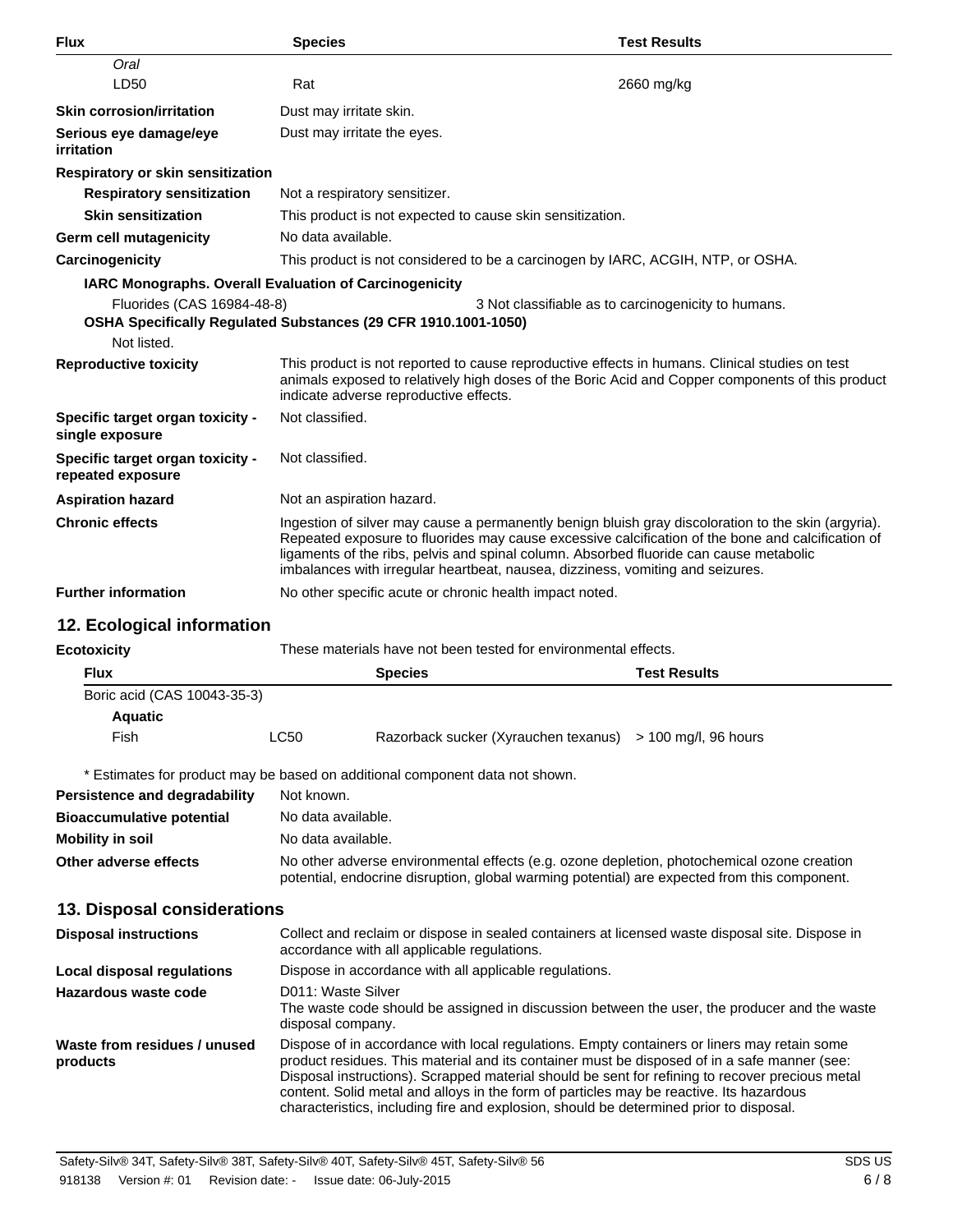Since emptied containers may retain product residue, follow label warnings even after container is emptied. Empty containers should be taken to an approved waste handling site for recycling or disposal.

# **14. Transport information**

### **DOT**

Not regulated as dangerous goods.

### **IATA**

Not regulated as dangerous goods.

### **IMDG**

Not regulated as dangerous goods.

**Transport in bulk according to** Not applicable. **Annex II of MARPOL 73/78 and the IBC Code**

### **15. Regulatory information**

**US federal regulations**

This product is a "Hazardous Chemical" as defined by the OSHA Hazard Communication Standard, 29 CFR 1910.1200.

All components are on the U.S. EPA TSCA Inventory List.

|                                                                                                 | All components are on the U.S. EPA TSCA Inventory List.                                                            |                   |                                                                                                  |  |
|-------------------------------------------------------------------------------------------------|--------------------------------------------------------------------------------------------------------------------|-------------------|--------------------------------------------------------------------------------------------------|--|
|                                                                                                 | TSCA Section 12(b) Export Notification (40 CFR 707, Subpt. D)                                                      |                   |                                                                                                  |  |
| Not regulated.                                                                                  |                                                                                                                    |                   |                                                                                                  |  |
|                                                                                                 | OSHA Specifically Regulated Substances (29 CFR 1910.1001-1050)                                                     |                   |                                                                                                  |  |
| Not listed.                                                                                     |                                                                                                                    |                   |                                                                                                  |  |
| <b>CERCLA Hazardous Substance List (40 CFR 302.4)</b>                                           |                                                                                                                    |                   |                                                                                                  |  |
| Copper (CAS 7440-50-8)                                                                          |                                                                                                                    | <b>LISTED</b>     |                                                                                                  |  |
| Silver (CAS 7440-22-4)                                                                          |                                                                                                                    | <b>LISTED</b>     |                                                                                                  |  |
| Zinc (CAS 7440-66-6)                                                                            |                                                                                                                    | <b>LISTED</b>     |                                                                                                  |  |
| Superfund Amendments and Reauthorization Act of 1986 (SARA)                                     |                                                                                                                    |                   |                                                                                                  |  |
| <b>Hazard categories</b>                                                                        | Immediate Hazard - No<br>Delayed Hazard - No<br>Fire Hazard - No<br>Pressure Hazard - No<br>Reactivity Hazard - No |                   |                                                                                                  |  |
| SARA 302 Extremely hazardous substance                                                          |                                                                                                                    |                   |                                                                                                  |  |
| Not listed.                                                                                     |                                                                                                                    |                   |                                                                                                  |  |
| SARA 311/312 Hazardous<br>chemical                                                              | Yes                                                                                                                |                   |                                                                                                  |  |
| SARA 313 (TRI reporting)                                                                        |                                                                                                                    |                   |                                                                                                  |  |
| <b>Chemical name</b>                                                                            |                                                                                                                    | <b>CAS number</b> | % by wt.                                                                                         |  |
| Silver                                                                                          |                                                                                                                    | 7440-22-4         | $30 - 60$                                                                                        |  |
| Copper                                                                                          |                                                                                                                    | 7440-50-8         | $20 - 40$                                                                                        |  |
| Zinc                                                                                            |                                                                                                                    | 7440-66-6         | $15 - 30$                                                                                        |  |
| Zinc oxide                                                                                      |                                                                                                                    | 1314-13-2         | 1                                                                                                |  |
| Other federal regulations                                                                       |                                                                                                                    |                   |                                                                                                  |  |
|                                                                                                 | Clean Air Act (CAA) Section 112 Hazardous Air Pollutants (HAPs) List                                               |                   |                                                                                                  |  |
| Not regulated.                                                                                  | Clean Air Act (CAA) Section 112(r) Accidental Release Prevention (40 CFR 68.130)                                   |                   |                                                                                                  |  |
| Not regulated.                                                                                  |                                                                                                                    |                   |                                                                                                  |  |
| <b>Safe Drinking Water Act</b><br>(SDWA)                                                        | Not regulated.                                                                                                     |                   |                                                                                                  |  |
| US state regulations                                                                            | defects or other reproductive harm.                                                                                |                   | This product does not contain a chemical known to the State of California to cause cancer, birth |  |
| US. Massachusetts RTK - Substance List                                                          |                                                                                                                    |                   |                                                                                                  |  |
| Copper (CAS 7440-50-8)<br>Silver (CAS 7440-22-4)<br>Tin (CAS 7440-31-5)<br>Zinc (CAS 7440-66-6) |                                                                                                                    |                   |                                                                                                  |  |
|                                                                                                 | US. New Jersey Worker and Community Right-to-Know Act                                                              |                   |                                                                                                  |  |
| Boric acid (CAS 10043-35-3)                                                                     |                                                                                                                    |                   |                                                                                                  |  |